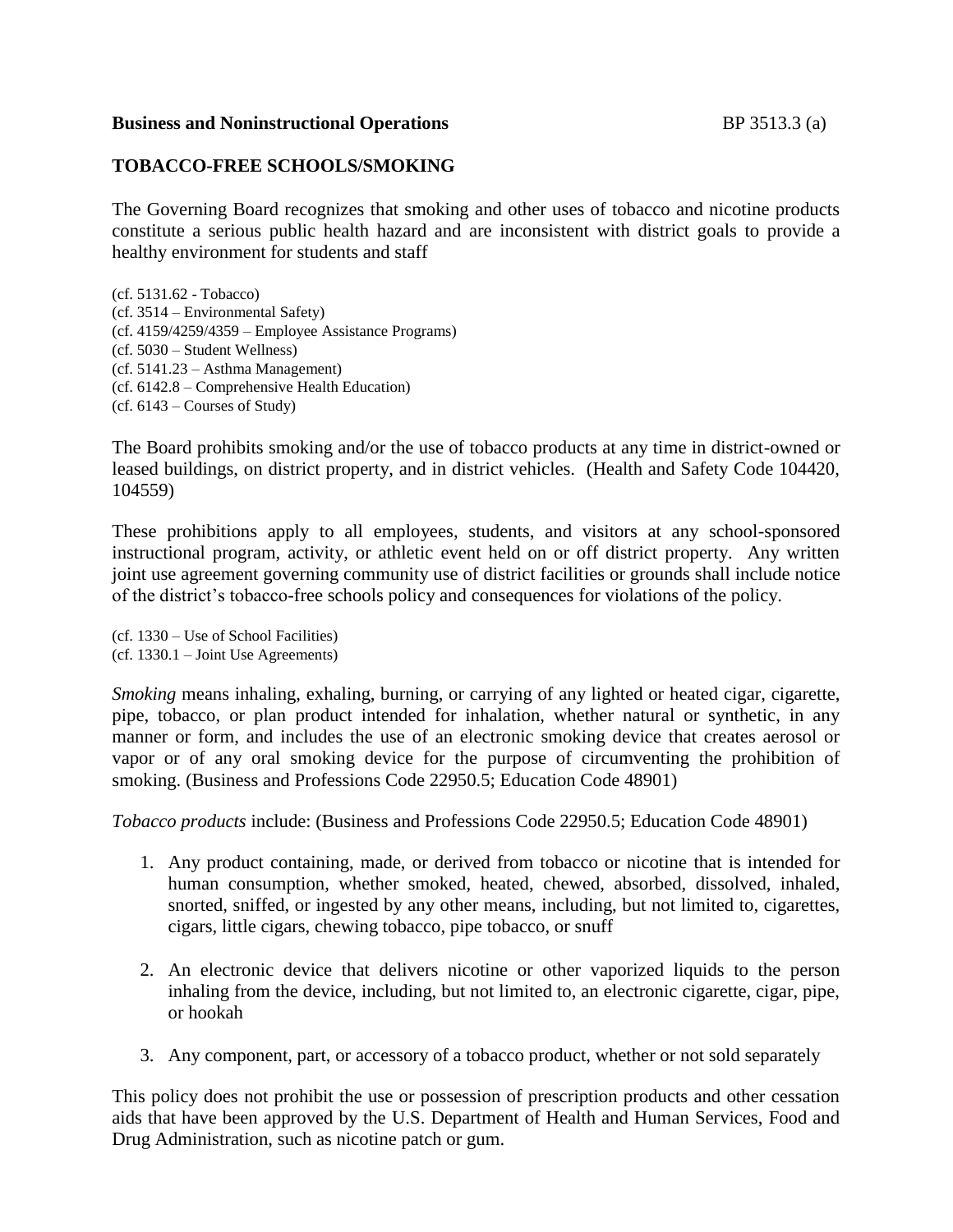# **TOBACCO-FREE SCHOOLS/SMOKING** (continued)

Smoking or use of any tobacco-related product or disposal of any tobacco-related waste is prohibited within 25 feet of any playground, except on a public sidewalk located within 25 feet of the playground. In addition, any form of intimidation, threat, or retaliation against a person for attempting to enforce this policy is prohibited. (Health and Safety Code 104495)

#### Legal Reference:

EDUCATION CODE 48900 Grounds for suspension/expulsion 48901 Smoking or use of tobacco; steps to discourage BUSINESS AND PROFESSIONS CODE 22950.5 Stop Tobacco Access to Kids Enforcement Act; definitions HEALTH AND SAFETY CODE 39002 Control of air pollution from non-vehicular sources 104350-104495 Tobacco use prevention, especially: 104495 Prohibition of smoking and tobacco waste on playgrounds 104559 Tobacco use prohibition 119405 Unlawful to sell or furnish electronic cigarettes to minors LABOR CODE 3300 Employer, definition 6304 Safe and healthful workplace 6404.5 Occupational safety and health; use of tobacco products UNITED STATES CODE, TITLE 20 6083 Nonsmoking policy for children's services 7111-7122 Student Support and Academic Enrichment Grants CODE OF FEDERAL REGULATIONS, TITLE 21 1140.1-1140.34 Unlawful sale of cigarettes and smokeless tobacco to minors PUBLIC EMPLOYMENT AND RELATIONS BOARD RULINGS Eureka teachers Assn. v. Eureka City School District (1992) PERB Order #955 (16 PERC 23168) CSEA #506 and Associated Teachers of Metropolitan Riverside v. Riverside Unified School District (1989) PERB Order #750 (13 PERC 20147) Eureka Teachers Assn v. Eureka City School District (1992) PERB Order #955 (16 PERC 23168)

### Management Resources:

WEB SITES California Department of Education, Alcohol, Tobacco and Other Drug Prevention: <http://www.cde.ca.gov/ls/he/at> California Department of Education, Tobacco-Free School District Certification: <http://www.cde.ca.gov/ls/he/at/tobaccofreecert.asp> California Department of Public Health, Tobacco Control: <http://www.cdph.ca.gov/programs/tobacco> Occupational Safety and Health Standards Board: <http://www.dir.ca.gov/OSHSB/oshsb.html> U.S. Environmental Protection Agency: [http://www.epa.gov](http://www.epa.gov/)